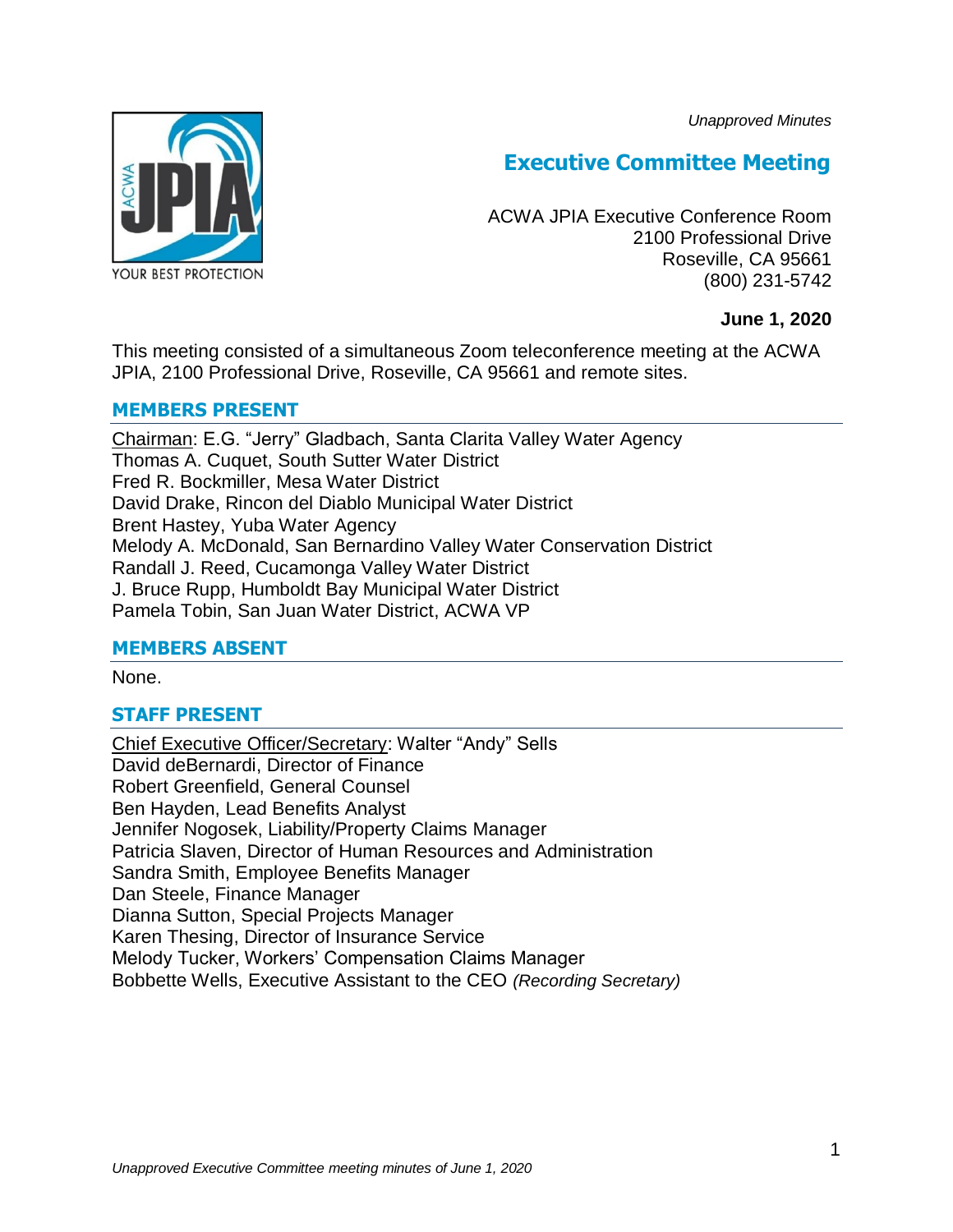# **OTHERS IN ATTENDANCE**

Dave Eggerton, ACWA, Executive Director Tiffany Giammona, ACWA, Director of Member Outreach & Engagement Al Lopez, Western Municipal Water District Kevin Phillips, Paradise Irrigation District, Finance Chairman

# **WELCOME/CALL TO ORDER AND ANNOUNCEMENT OF QUORUM/INTRODUCTIONS**

Chairman Gladbach called the meeting to order at 2:11 p.m. Chairman Gladbach announced that there was a quorum. The recording secretary reported all in attendance on the Zoom meeting.

#### **PUBLIC COMMENT**

There were no members of the public in attendance.

#### **CONSENT AGENDA**

Chairman Gladbach called for approval of the Consent Agenda:

M/S/C (Drake/Tobin) (Bockmiller-Yes; Cuquet-Yes; Drake-Yes; Gladbach-Yes; Hastey-Yes; McDonald-Yes; Reed-Yes; Rupp-Yes; Tobin-Yes): That the Executive Committee approve the minutes of the May 15, 2020 meeting; and approve the JPIA disbursements of:

Vendor Payments, Employee Benefits Claim Payments, Payroll, and summary of confidential claims payments for the Liability, Property, & Workers' Compensation Programs: April 16-30, 2020.

# **ADMINISTRATION**

Meetings attended on behalf of the JPIA None stated.

#### LAIF Resolution (2020-1)

Mr. Steele reported that the Local Agency Investment Fund (LAIF) Authorization for Transfer of Funds needs updated to add Daniel Steele, Finance Manager, as a signor; update Dianna Sutton's position as Special Projects Manager; and remove Karen Thesing, Director of Insurance Services, as signor.

M/S/C (Hastey/Reed) (Bockmiller-Yes; Cuquet-Yes; Drake-Yes; Gladbach-Yes; Hastey-Yes; McDonald-Yes; Reed-Yes; Rupp-Yes; Tobin-Yes): That the Executive Committee approve Local Agency Investment Fund Resolution (2020-1), as presented.

#### Organizational Appraisal Process

Ms. Slaven reported that the annual organizational appraisal will be conducted via Survey Monkey. Each member of the committee will receive a link to utilize to complete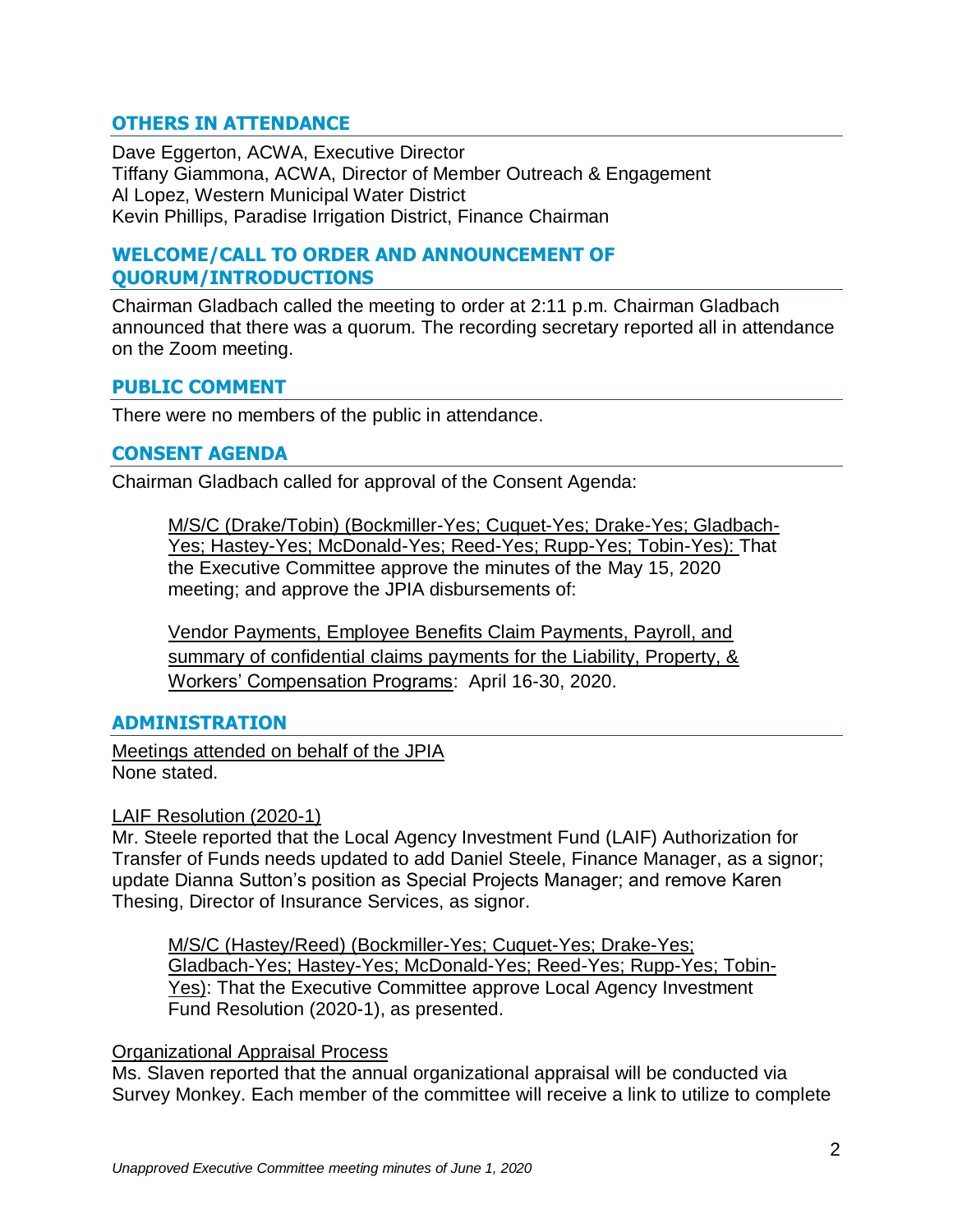the survey by June 10, 2020. Rankings and comments can be input. Input will be collected through June 22, 2020. Patricia Slaven, Director of Human Resources and Administration will then compile the results to be shared at a later meeting.

#### COVID-19 Employee Survey

Ms. Slaven reported that CPS-HR, a Human Resources organization focused on training and support for public agencies, developed a survey for all public entities to determine how well staff thought they were doing in the midst of the pandemic and resultant changes in the workplace. JPIA opened the survey to staff on April 29, 2020 through May 13, 2020. A total of 43 staff responded to the survey. The summary of staff responses was reviewed with the Committee.

#### Infectious Disease Return to Work Policy

Ms. Slaven stated that on March 16, 2020, staff were sent home to shelter in place. Government agencies have now begun to loosen the restrictions on returning to the office.

As of May 8, 2020, the Governor's office, California Department of Public Health and Placer County have allowed employees to return to the workplace with some requirements to prevent further infection of COVID-19. Before returning staff to the office, the JPIA has developed a policy that will guide the employees' and employer's actions to ensure a safe return to work.

M/S/C (Reed/Tobin) (Bockmiller-Yes; Cuquet-Yes; Drake-Yes; Gladbach-Yes; Hastey-Yes; McDonald-Yes; Reed-Yes; Rupp-Yes; Tobin-Yes): That the Executive Committee approve the Infections Disease Return to Work Policy as presented.

# **PROGRAMS**

# Workers' Compensation Program

Committee Chairman Drake reported on the recommendations of the Workers' Compensation Program Committee's meeting on May 28, 2020. The following action items were presented to the Executive Committee for approval:

M/S/C (Drake/McDonald) (Bockmiller-Yes; Cuquet-Yes; Drake-Yes; Gladbach-Yes; Hastey-Yes; McDonald-Yes; Reed-Yes; Rupp-Yes; Tobin-Yes): That the Executive Committee accept the recommendation of the Workers' Compensation Committee and approve the Memorandum of Workers' Compensation Coverage, effective July 1, 2020.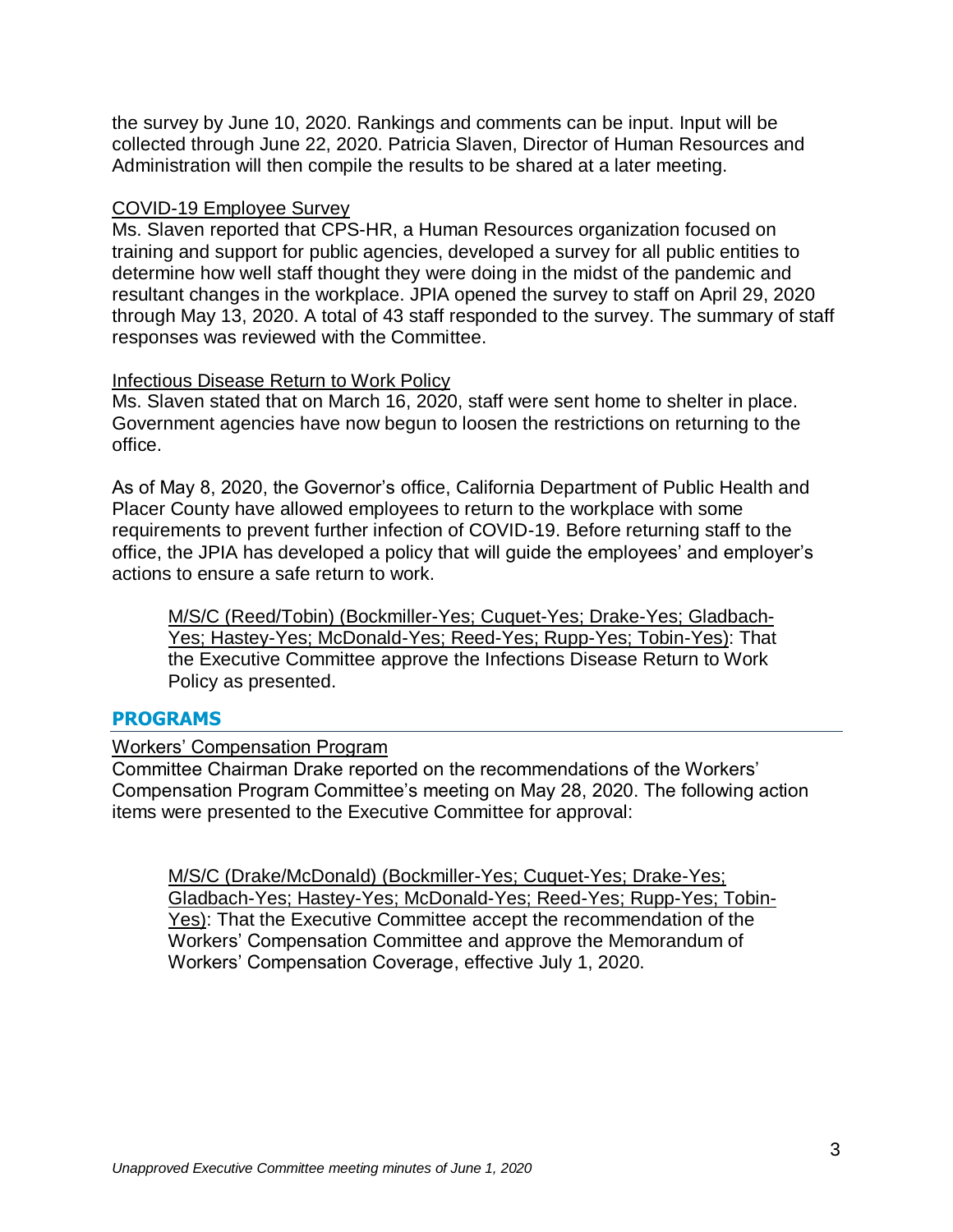M/S/C (Drake/Tobin) (Bockmiller-Yes; Cuquet-Yes; Drake-Yes; Gladbach-Yes; Hastey-Yes; McDonald-Yes; Reed-Yes; Rupp-Yes; Tobin-Yes): That the Executive Committee accept the recommendation of the Workers' Compensation Committee and approve Safety National's excess renewal terms as presented with an effective date of July 1, 2020.

M/S/C (Rupp/Hastey) (Bockmiller-Yes; Cuquet-Yes; Drake-Yes; Gladbach-Yes; Hastey-Yes; McDonald-Yes; Reed-Yes; Rupp-Yes; Tobin-Yes): That the Executive Committee approve a 10% reduction in pricing for the Workers' Compensation Program, policy year 7/1/20-21.

# Dam Failure Program

Mr. Sells reported that the Dam Failure Liability Program (DFLP) first became operational in 1979 along with the Auto and General Liability Program (Liability Program). The program is a pass-through program, which means costs of the program are passed through to the participating members, plus a small administration fee. There are currently 15 members participating in the program.

The carriers providing coverage for the DFLP are the same carriers used in the Liability Program. The carriers are expected to provide coverage. Over the years, as the JPIA has marketed the Liability Program there has been some resistance to provide the DFLP coverage. Staff has worked with our brokers to explore other carriers and markets to retain separate coverage for the DFLP. The information indicates there is no other coverage available at a reasonable price. Over the years, the limits have been reduced to the point that only two of the 25 dams covered have more than \$5 million in limits. More recently, the self-insured retention went from \$50 thousand to \$1 million.

The JPIA is currently reviewing options for the Liability Program renewal for the 2020-21 policy year that begins October 1, 2020. Using CWIF as an option in the renewal tower may limit our ability to maintain DFLP coverages in their current form.

Staff recommended that the current members of the DFLP be contacted to gage the level of interest in participating in the Program given that limits may be capped at \$5 million and the member's self-insured retention would be \$1 million. Pricing would be subject to current market conditions.

Executive Committee action was not required on this item. Staff was instructed to proceed with contacting members of the Dam Failure Liability Program to obtain.

# Significant Claims

Pursuant to Government Code 54956.95, Ms. Nogosek reported on claims that had been previously presented for authority:

- Polk/Ingram vs. Rancho California Water District
- Laubham vs. South Coast Water District
- City of Santa Clarita vs. Santa Clarita Valley Water Agency *(DOL 1/16/2020)*
- City of Glendale vs. Crescenta Valley Water District